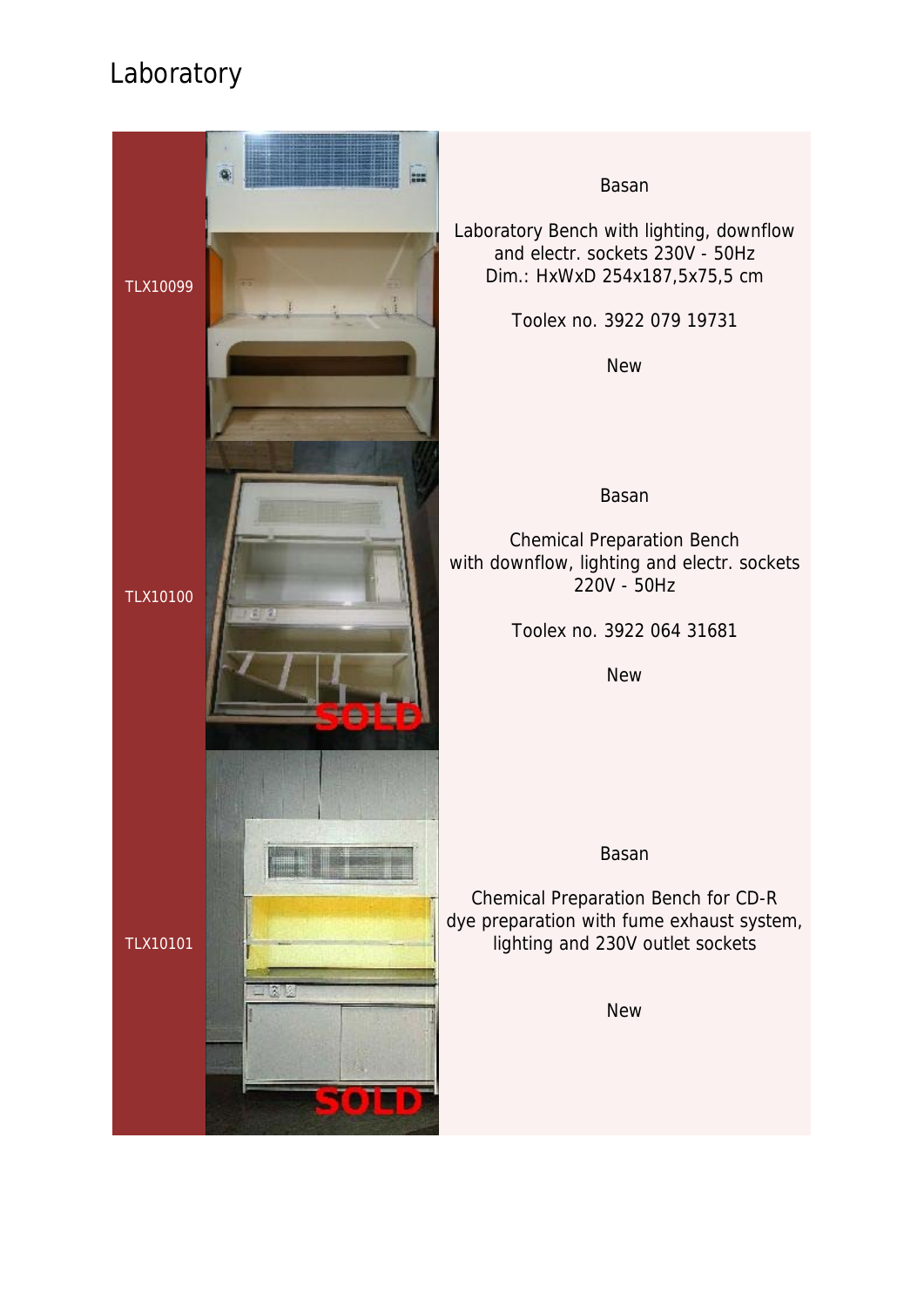

#### Varian

Gas Chromatograph 3800 GC 110V - 50/60Hz

New

Varian

UV Spectrophotometer Cary 50 Powered by PC (not included)

New

Buchi

### Compact Vacuum System V-513 110V - 50/60Hz

New

Buchi

Evaporator Rotavapor R-220 110V 50/60Hz

**New**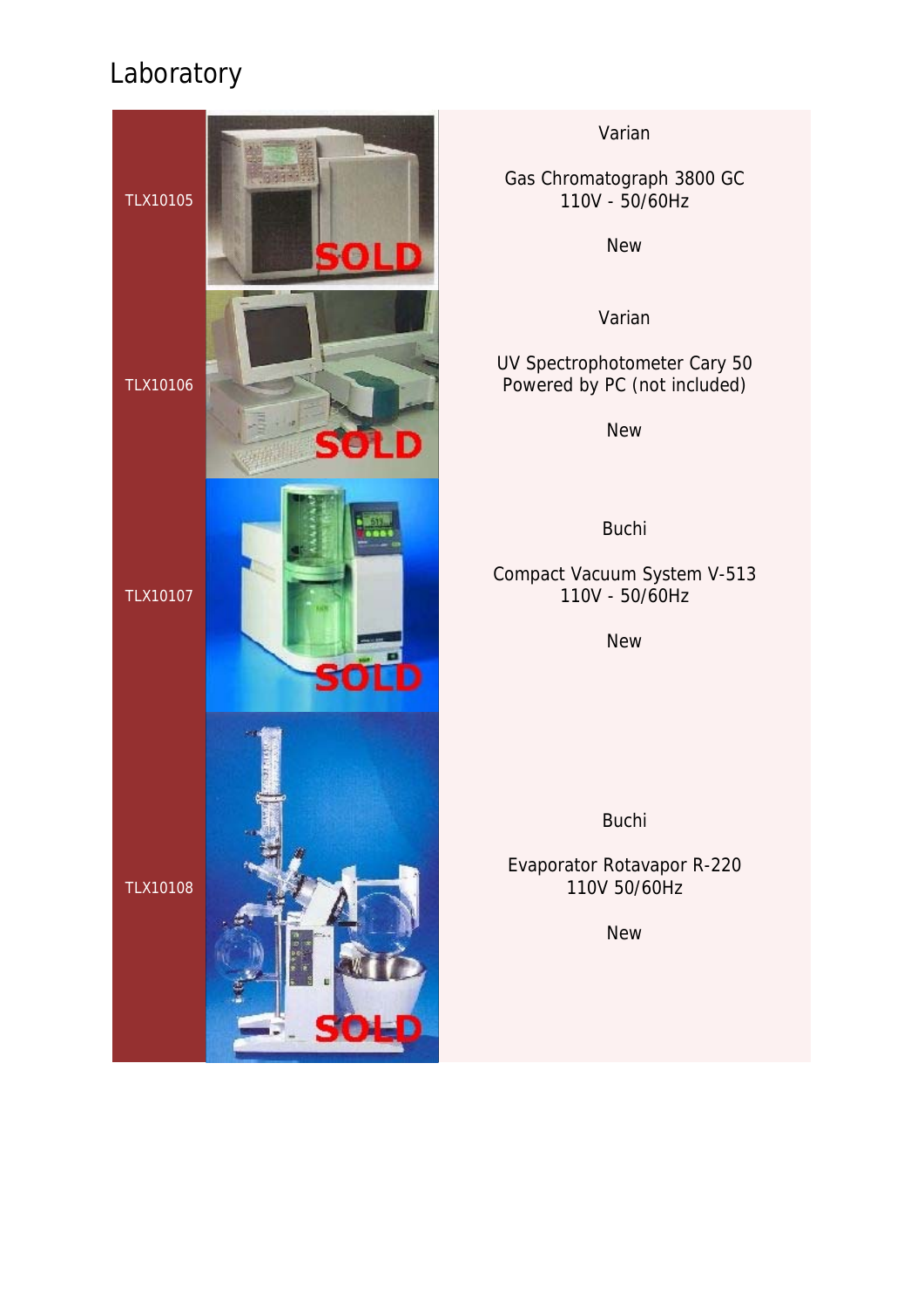

Lauwers

Dey mixing system 20L 110V - 50/60Hz

**New** 

Bibby

Stuart Metal Top Stirrer 16 x 16 cm

new

Millipore

Span GCS-305 Gas cylinder scale with scale amplifier

New & Used

IKA

RCT Basic hot plate with magnet stirrer 115V-60Hz

Toolex no. 3922 079 04021

New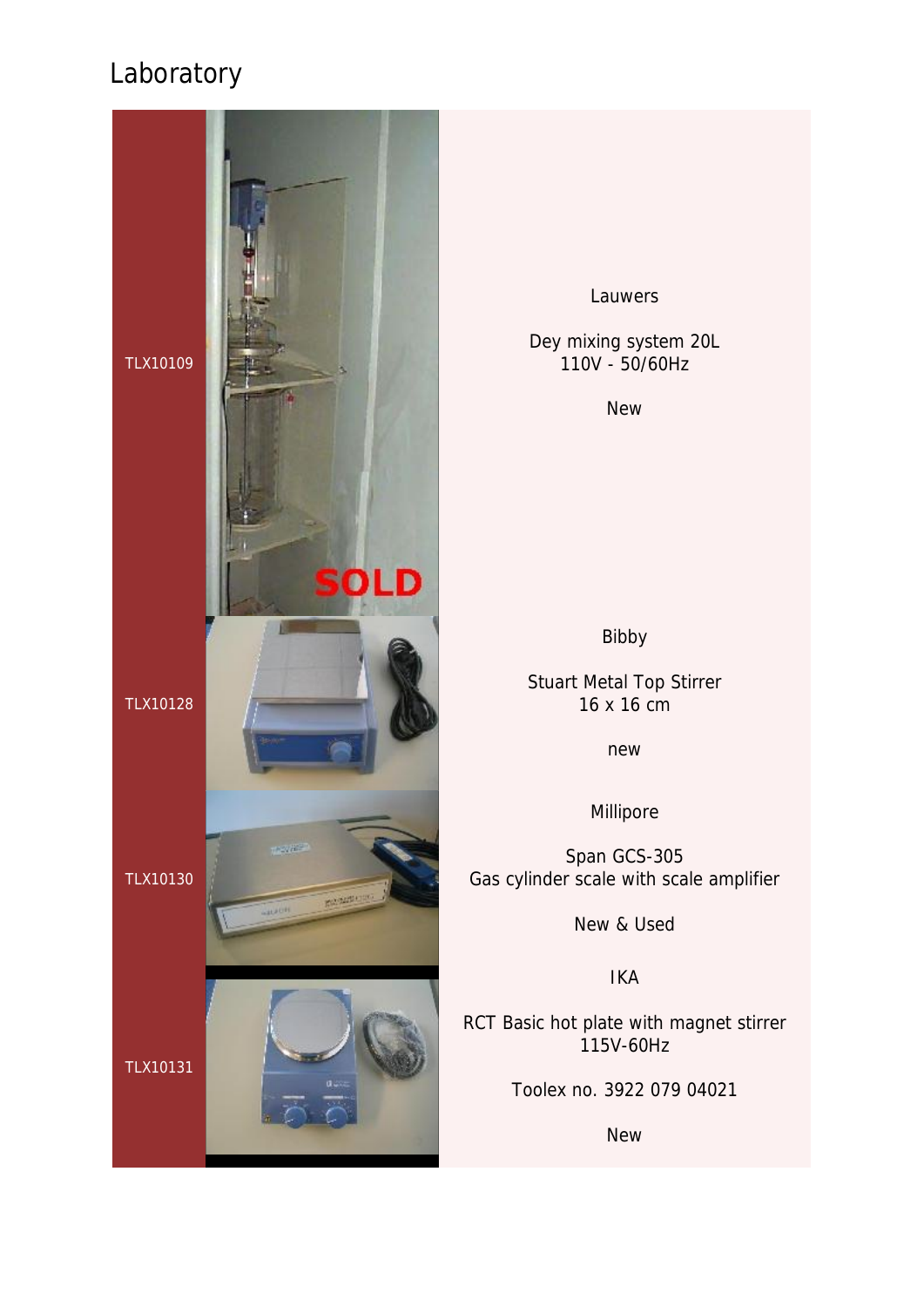TLX10136



TLX10156



TLX10169

TLX10195

Philips

Digital PH-meter PW 9420 230V 50Hz Toolex/Philips no. 9436 094 20011

New

**OHAUS** 

Precision Balance ADVENTURER 410/100 g, Model ARRV70 Capacity: 410 / 100 g Readability: 0,01 / 0,001 g • Simple three-button operation • Multiple weighing units including parts counting • RS232 interface standard • Ergonomic leveling system

12nc 3922 079 17331 New

Thermo Haake

DC10-P5/U Circulating bath for controling temperatures of external systems Working temp. range w/tap water cooling 20-100ºC ±0.02ºC Heater cap. 200W

New

Heidolph

Hot Plate with Stirrer MR3001K Top plate diam. 14,5 cm 600W 0-300 degr.C +/- 15K Max 1250 rpm 230V 50/60Hz

New